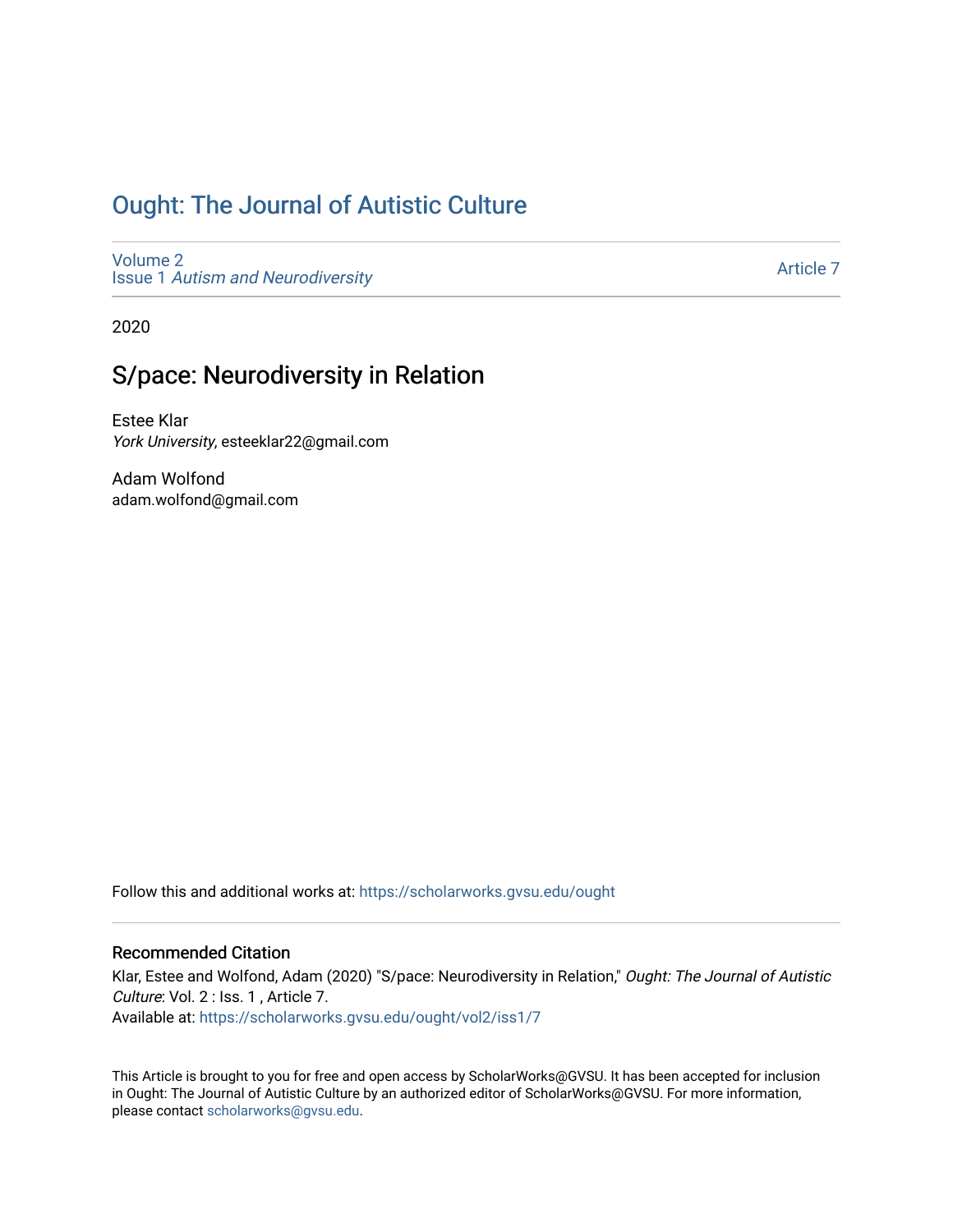### S/pace: Neurodiversity in Relation

#### Cover Page Footnote

Reference: Melanie Yergeau, Authoring Autism: on rhetoric and neurological queerness, 2018. Adam Wolfond and Estée Klar, S/Pace, 2019.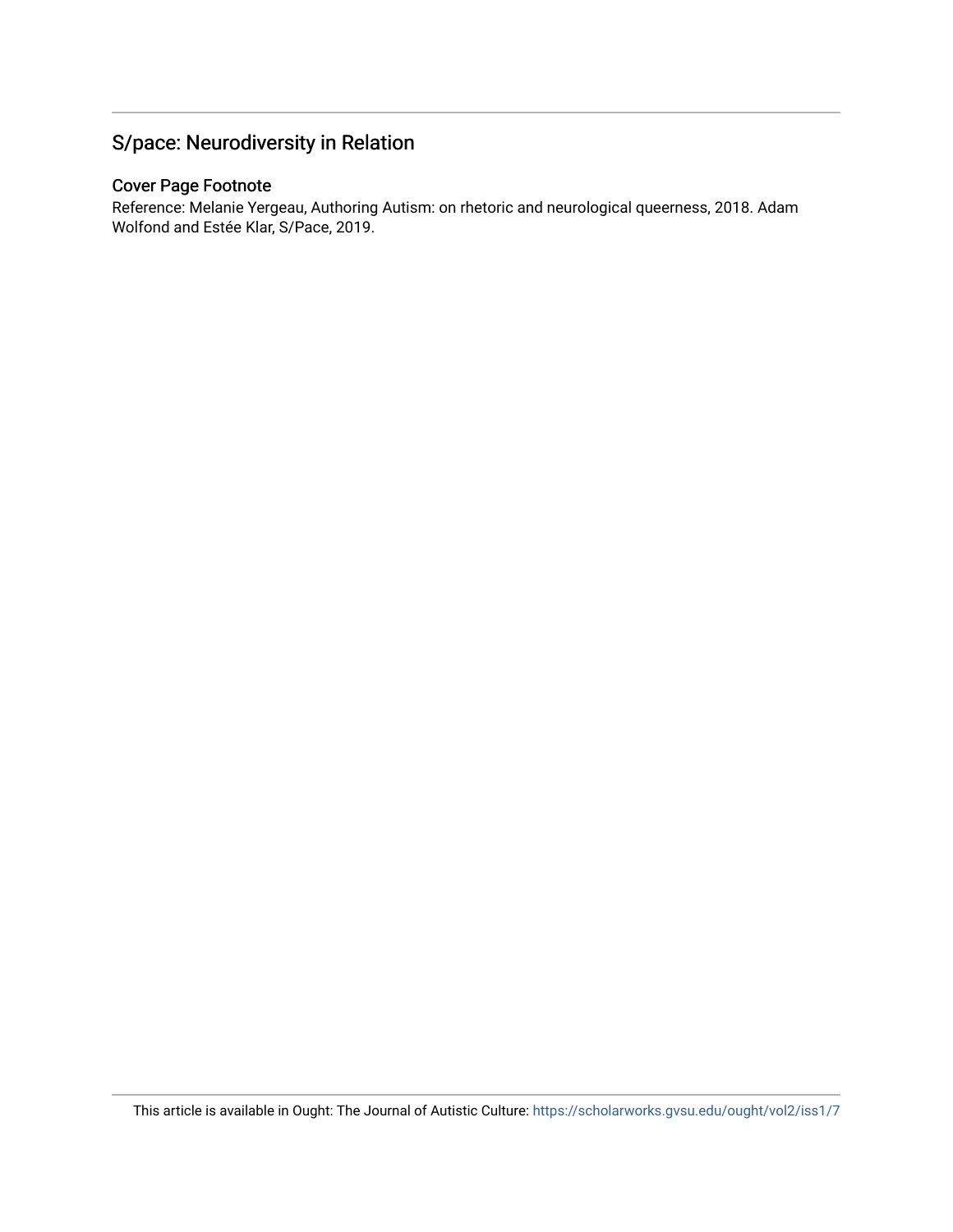# **S/pace: Neurodiversity in Relation**

#### **Estée Klar and Adam Wolfond**



*[S/pace: Neurodiversity in Relation](https://vimeo.com/363876394)* **(2019). Click image to view.**

**Artists' Statement:** We move research creation by inventing with neurodiversity. Neurodiversity is relation. This moves autism away from the concept of dis-order and as non-relational and we untether from the pathology paradigm to express and language otherwise. As Adam Wolfond, my non-speaking son and collaborator suggests, this is a new way of "languaging" neurodiversity through art and movement to consider the question: "can a good body feel without another body?" to address concepts of independence and agency as it is imagined by neurotypicality. This latter way forces a particular narrative and art form largely for the purposes of explaining experience rather than being immersed within it. We feel this film is also important for thinking about support and movement as mutuated and affective.

The film *S/Pace* emerged from a collaboration, thinking about the conditions to support neurodiversity. We "think with sticks," (Wolfond), rubber bath toys, tics, flaps, taps, space, pace and proprioception. Wolfond's interest in